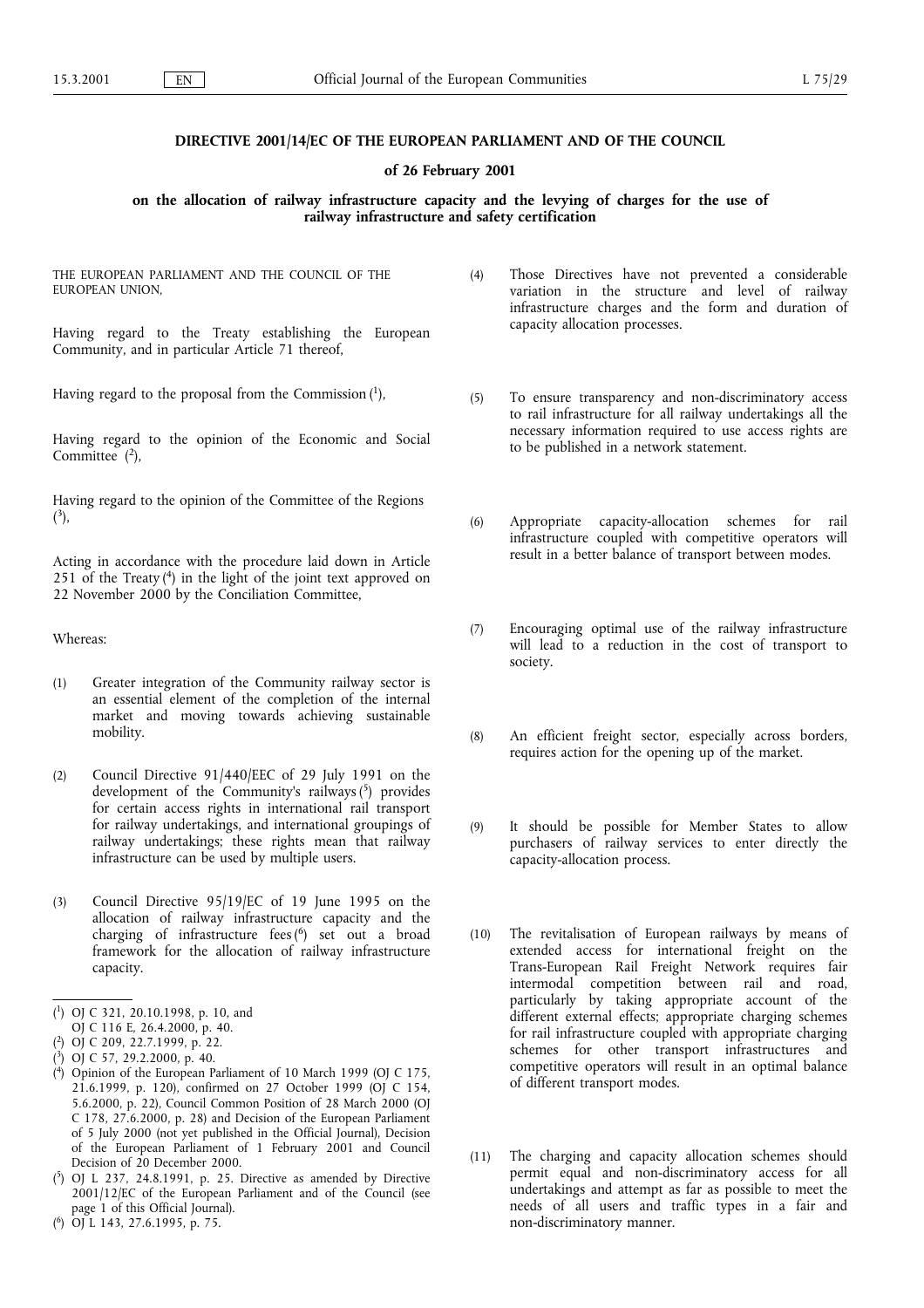- (12) Within the framework set out by Member States charging and capacity-allocation schemes should encourage railway infrastructure managers to optimise use of their infrastructure.
- (13) Railway undertakings should receive clear and consistent signals from capacity allocation schemes which lead them to make rational decisions.
- (14) In order to take into account the needs of users, or potential users, of railway infrastructure capacity to plan their business, and to the needs of customers and funders, it is important that the infrastructure manager ensures that infrastructure capacity is allocated in a way which reflects the need to maintain and improve service reliability levels.
- (15) It is desirable for railway undertakings and the infrastructure manager to be provided with incentives to minimise disruption and improve performance of the network.
- (16) Charging and capacity allocation schemes should allow for fair competition in the provision of railway services.
- (17) It is important to have regard to the business requirements of both applicants and the infrastructure manager.
- (18) It is important to maximise the flexibility available to the infrastructure managers with regard to the allocation of infrastructure capacity, but this must be consistent with satisfaction of the applicant's reasonable requirements.
- (19) The capacity allocation process must prevent the imposition of undue constraints on the wishes of other undertakings holding, or intending to hold, rights to use the infrastructure to develop their business.
- (20) It is desirable to grant some degree of flexibility to infrastructure managers to enable a more efficient use to be made of the infrastructure network.
- (21) Capacity allocation and charging schemes may need to take account of the fact that different components of the rail infrastructure network may have been designed with different principal users in mind.
- (22) The requirements for passenger services may often conflict with the requirements for freight; the requirements for passenger services may result in a network which is more costly to build and maintain than one designed solely for freight; the increasing speed differential between freight and passenger rolling

stock can lead to an exacerbation of the conflict between these two types of traffic.

- (23) Different users and types of users will frequently have a different impact on infrastructure capacity and the needs of different services need to be properly balanced.
- (24) Services operated under contract to a public authority may require special rules to safeguard their attractiveness to users.
- (25) The charging and capacity allocation schemes must take account of the effects of increasing saturation of infrastructure capacity and ultimately the scarcity of capacity.
- (26) The different time-frames for planning traffic types mean that it is desirable to ensure that requests for infrastructure capacity which are made after the completion of the timetabling process can be satisfied.
- (27) The use of information technology can enhance the speed and responsiveness of the timetabling process and improve the ability of applicants to bid for infrastructure capacity, as well as improving the ability to establish train paths which cross more than one infrastructure manager's network.
- (28) To ensure the optimum outcome for railway undertakings, it is desirable to require an examination of the use of infrastructure capacity when the coordination of requests for capacity is required to meet the needs of users.
- (29) In view of the monopolistic position of the infrastructure managers it is desirable to require an examination of the available infrastructure capacity, and methods of enhancing it when the capacity allocation process is unable to meet the requirements of users.
- (30) A lack of information about other railway undertakings' requests as well as about the constraints within the system may make it difficult for railway undertakings to seek to optimise their infrastructure capacity requests.
- (31) It is important to ensure the better coordination of allocation schemes so as to ensure the improved attractiveness of rail for traffic which uses the network of more than one infrastructure manager, in particular for international traffic.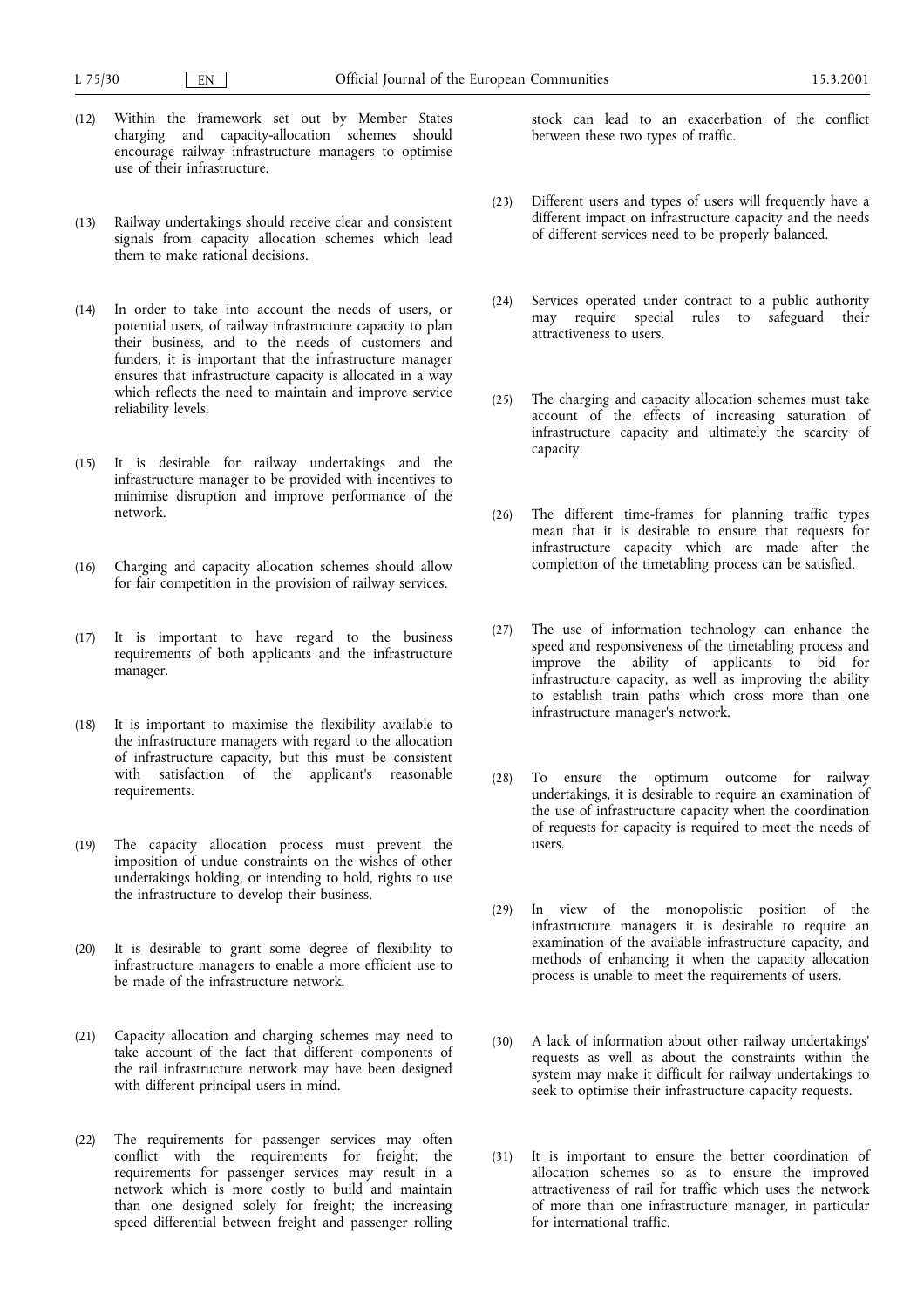- (32) It is important to minimise the distortions of competition which may arise, either between railway infrastructures or between transport modes, from significant differences in charging principles.
- (33) It is desirable to define those components of the infrastructure service which are essential to enable an operator to provide a service and which should be provided in return for minimum access charges.
- (34) Investment in railway infrastructure is desirable and infrastructure charging schemes should provide incentives for infrastructure managers to make appropriate investments where they are economically attractive.
- (35) Any charging scheme will send economic signals to users. It is important that those signals to railway undertakings should be consistent and lead them to make rational decisions.
- (36) To enable the establishment of appropriate and fair levels of infrastructure charges, infrastructure managers need to record and establish the valuation of their assets and develop a clear understanding of cost factors in the operation of the infrastructure.
- (37) It is desirable to ensure that account is taken of external costs when making transport decisions.
- (38) It is important to ensure that charges for international traffic are such as to permit rail to meet the needs of the market; consequently infrastructure charging should be set at the cost that is directly incurred as a result of operating the train service.
- (39) The overall level of cost recovery through infrastructure charges affects the necessary level of government contribution; Member States may require different levels of overall cost recovery through charges including mark-ups or a rate of return which the market can bear while balancing cost recovery with intermodal competitiveness of rail freight. However, it is desirable for any infrastructure charging scheme to enable traffic to use the rail network which can at least pay for the additional cost which it imposes.
- (40) A railway infrastructure is a natural monopoly. It is therefore necessary to provide infrastructure managers with incentives to reduce costs and manage their infrastructure efficiently.
- (41) Account should be taken of the fact that for a great many years the level of investment in infrastructure and technology has not made it possible to create the conditions for any real development of railway transport. It is therefore advisable, against this background, for appropriate upgrading to be carried

out, in particular in the context of setting up the Trans-European Rail Freight Network, by using inter alia the Community instruments available, without prejudice to priorities already established.

- (42) Discounts which are allowed to railway undertakings must relate to actual administrative cost savings experienced; discounts may also be used to promote the efficient use of infrastructure.
- (43) It is desirable for railway undertakings and the infrastructure manager to be provided with incentives to minimise disruption of the network.
- (44) The allocation of capacity is associated with a cost to the infrastructure manager, payment for which should be required.
- (45) Measures are needed to ensure that all railway undertakings licensed under Community law are required to hold an appropriate safety certificate before operating on the territory of a Member State; the granting of safety certificates must comply with Community law.
- (46) The efficient management and fair and non-discriminatory use of rail infrastructure require the establishment of a regulatory body that oversees the application of these Community rules and acts as an appeal body, notwithstanding the possibility of judicial review.
- (47) Specific measures are required to take account of the specific geopolitical and geographical situation of certain Member States as well as a specific organisation of the railway sector in various Member States while ensuring the integrity of the internal market.
- (48) The measures necessary for the implementation of this Directive should be adopted in accordance with Council Decision 1999/468/EC of 28 June 1999 laying down the procedures for the exercise of implementing powers conferred on the Commission  $(1)$ .
- (49) In accordance with the principles of subsidiarity and proportionality as set out in Article 5 of the Treaty, the objectives of this Directive, namely to coordinate arrangements in the Member States governing the allocation of railway infrastructure capacity and the charges made for the use thereof as well as safety certification, cannot be sufficiently achieved by the Member States in view of the need to ensure fair and non-discriminatory terms for access to the infrastructure as well as to take account of the manifestly international dimensions involved in the operation of significant

<sup>(</sup> 1) OJ L 184, 17.7.1999, p. 23.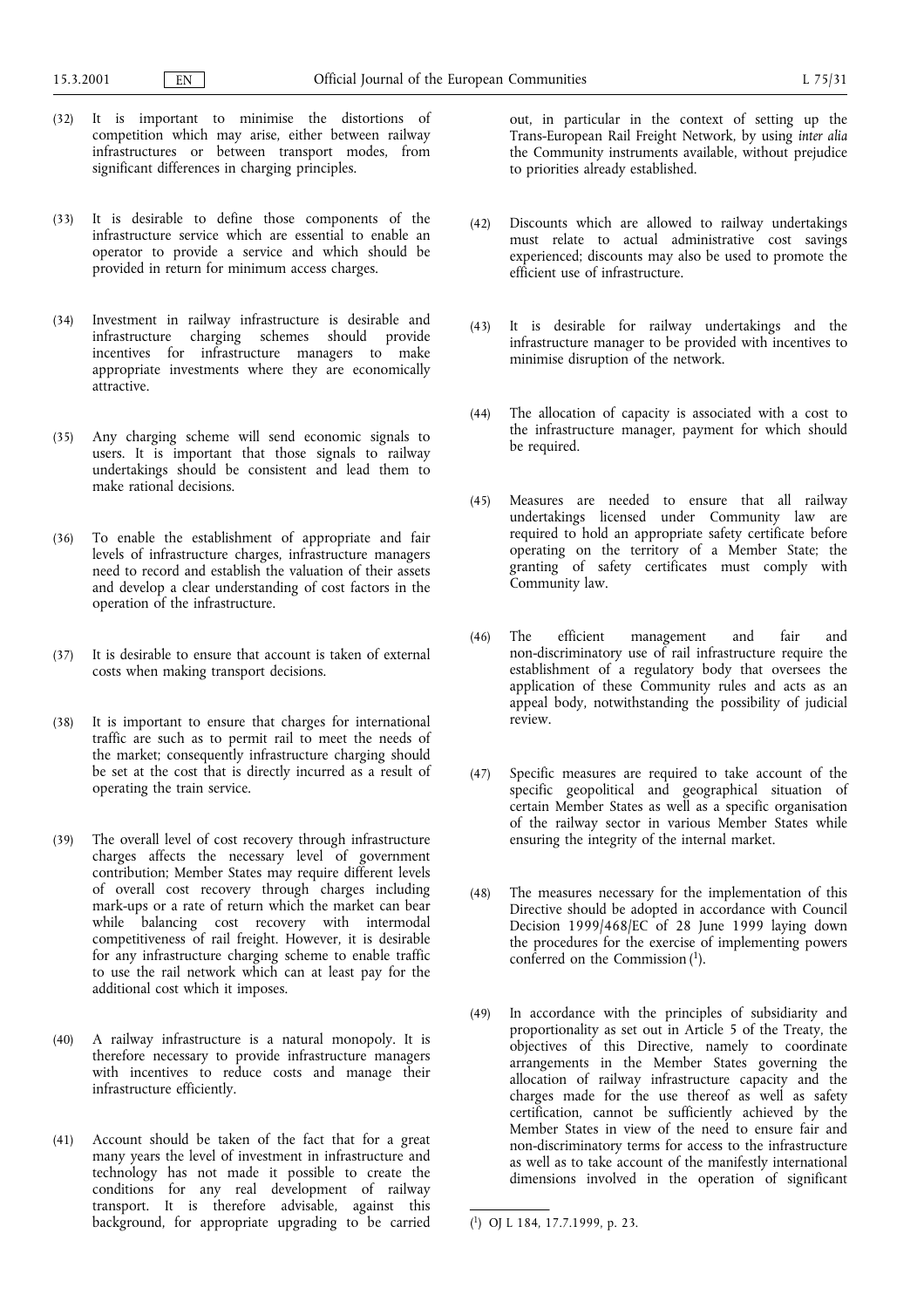elements of the railway networks, and can therefore, by reason of the need for coordinated trans-national action, be better achieved by the Community. This Directive does not go beyond what is necessary to achieve those objectives.

(50) Council Regulation (EEC) No 2830/77 of 12 December 1977 on the measures necessary to achieve comparability between the accounting systems and annual accounts of railway undertakings  $(1)$ , Council Regulation (EEC) No 2183/78 of 19 September 1978 laying down uniform costing principles for railway undertakings (2), Council Decision 82/529/EEC of 19 July 1982 on the fixing of rates for the international carriage of goods  $\check{b}y$  rail (3), Council Decision 83/418/EEC of 25 July 1983 on the commercial independence of the railways in the management of their international passenger and luggage traffic  $(4)$ , and Directive 95/19/EC are superseded by this Directive and should therefore be repealed,

HAVE ADOPTED THIS DIRECTIVE:

### CHAPTER I

### INTRODUCTORY PROVISIONS

Article 1

Scope

This Directive concerns the principles and procedures to be applied with regard to the setting and charging of railway infrastructure charges and the allocation of railway infrastructure capacity.

Member States shall ensure that charging and capacity allocation schemes for railway infrastructure follow the principles set down in this Directive and thus allow the infrastructure manager to market and make optimum effective use of the available infrastructure capacity.

- $(1)$  OJ L 334, 24.12.1977, p. 13. Regulation as last amended by the coordination of the different requests for capacity; 1994 Act of Accession.
- ( 2) OJ L 258, 21.9.1978, p. 1. Regulation as last amended by the 1994 Act of Accession.
- ( 3) OJ L 234, 9.8.1982, p. 5. Regulation as last amended by the 1994 Act of Accession.
- ( 4) OJ L 237, 26.8.1983, p. 32. Regulation as last amended by the 1994 Act of Accession.

This Directive applies to the use of railway infrastructure for domestic and international rail services.

3. Member States may exclude from the scope of this Directive:

- a) stand-alone local and regional networks for passenger services on railway infrastructure;
- b) networks intended only for the operation of urban or suburban passenger services;
- c) regional networks which are used for regional freight services solely by a railway undertaking that is not covered by the scope of Directive 91/440/EEC until capacity on that network is requested by another applicant;
- d) privately owned railway infrastructure that exists solely for use by the infrastructure owner for its own freight operations.

4. Transport operations in the form of shuttle services for road vehicles through the Channel Tunnel are excluded from the scope of this Directive.

## Article 2

## Definitions

For the purpose of this Directive:

- a) 'allocation' means the allocation of railway infrastructure capacity by an infrastructure manager;
- b) 'applicant' means a licensed railway undertaking and/or an international grouping of railway undertakings, and, in Member States which provide for such a possibility, other persons and/or legal entities with public service or commercial interest in procuring infrastructure capacity, such as public authorities under Regulation (EEC) No 1191/69 $(\bar{5})$  and shippers, freight forwarders and combined transport operators, for the operation of railway service on their respective territories;
- c) 'congested infrastructure' means a section of infrastructure for which demand for infrastructure capacity cannot be fully satisfied during certain periods even after

<sup>(</sup> 5) Regulation (EEC) No 1191/69 of the Council of 26 June 1969 on action by Member States concerning the obligations inherent in the concept of a public service in transport by rail, road and inland waterway (OJ L 156, 28.6.1969, p. 1). Regulation as last amended by Regulation (EC) No 1893/91 (OJ L 169, 29.6.1991, p. 1).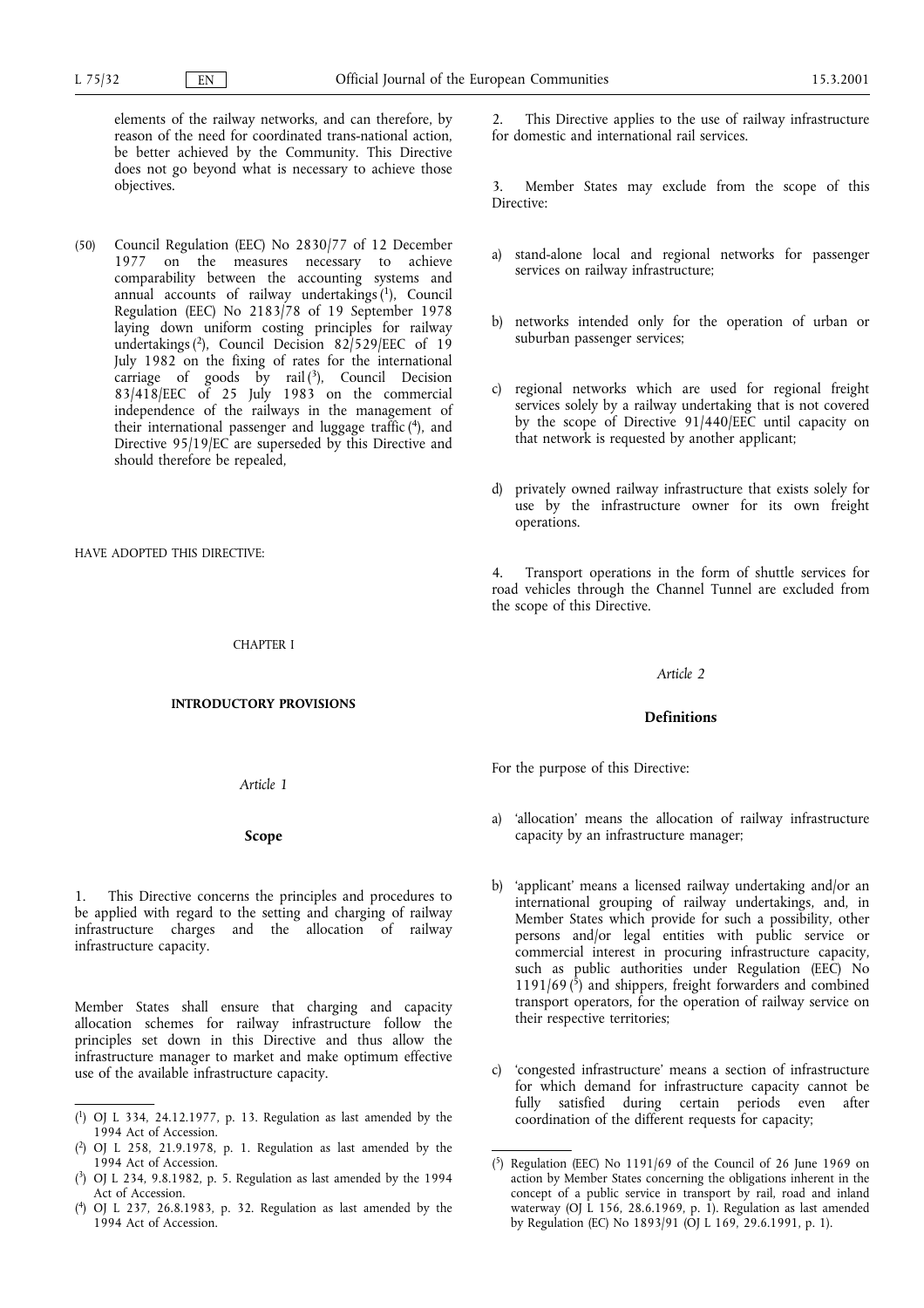- d) 'capacity enhancement plan' means a measure or series of measures with a calendar for their implementation which are proposed to alleviate the capacity constraints leading to the declaration of a section of infrastructure as 'congested infrastructure<sup>"</sup>
- e) 'coordination' means the process through which the allocation body and applicants will attempt to resolve situations in which there are conflicting applications for infrastructure capacity;
- f) 'framework agreement' means a legally binding general agreement on the basis of public or private law, setting out the rights and obligations of an applicant and the infrastructure manager or the allocation body in relation to the infrastructure capacity to be allocated and the charges to be levied over a period longer than one working timetable period;
- g) infrastructure capacity means the potential to schedule train paths requested for an element of infrastructure for a certain period;
- h) 'infrastructure manager' means any body or undertaking that is responsible in particular for establishing and maintaining railway infrastructure. This may also include the management of infrastructure control and safety systems. The functions of the infrastructure manager on a network or part of a network may be allocated to different bodies or undertakings;
- i) 'network' means the entire railway infrastructure owned and/or managed by an infrastructure manager;
- j) 'network statement' means the statement which sets out in detail the general rules, deadlines, procedures and criteria concerning the charging and capacity allocation schemes. It shall also contain such other information as is required to enable application for infrastructure capacity;
- k) 'railway undertaking' means any public or private undertaking, licensed according to applicable Community legislation, the principal business of which is to provide services for the transport of goods and/or passengers by rail with a requirement that the undertaking must ensure traction; this also includes undertakings which provide traction only;
- l) train path' means the infrastructure capacity needed to run a train between two places over a given time-period;
- m) 'working timetable' means the data defining all planned train and rolling-stock movements which will take place on the relevant infrastructure during the period for which it is in force.

### Network statement

The infrastructure manager shall, after consultation with the interested parties, develop and publish a network statement obtainable against payment of a duty which may not exceed the cost of publishing that statement.

2. The network statement shall set out the nature of the infrastructure which is available to railway undertakings. It shall contain information setting out the conditions for access to the relevant railway infrastructure. The content of the network statement is laid down in Annex I.

3. The network statement shall be kept up to date and modified as necessary.

4. The network statement shall be published no less than four months in advance of the deadline for requests for infrastructure capacity.

## CHAPTER II

### INFRASTRUCTURE CHARGES

## Article 4

#### Establishing, determining and collecting charges

1. Member States shall establish a charging framework while respecting the management independence laid down in Article 4 of Directive 91/440/EEC.

Subject to the said condition of management independence, Member States shall also establish specific charging rules or delegate such powers to the infrastructure manager. The determination of the charge for the use of infrastructure and the collection of this charge shall be performed by the infrastructure manager.

2. Where the infrastructure manager, in its legal form, organisation or decision-making functions, is not independent of any railway undertaking, the functions, described in this chapter, other than collecting the charges shall be performed by a charging body that is independent in its legal form, organisation and decision-making from any railway undertaking.

3. Infrastructure managers shall cooperate to achieve the efficient operation of train services which cross more than one infrastructure network. They shall in particular aim to guarantee the optimum competitiveness of international rail freight and ensure the efficient utilisation of the Trans-European Rail Freight Network. They may establish such joint organisations as are appropriate to enable this to take place. Any cooperation or joint organisation shall be bound by the rules set out in this Directive.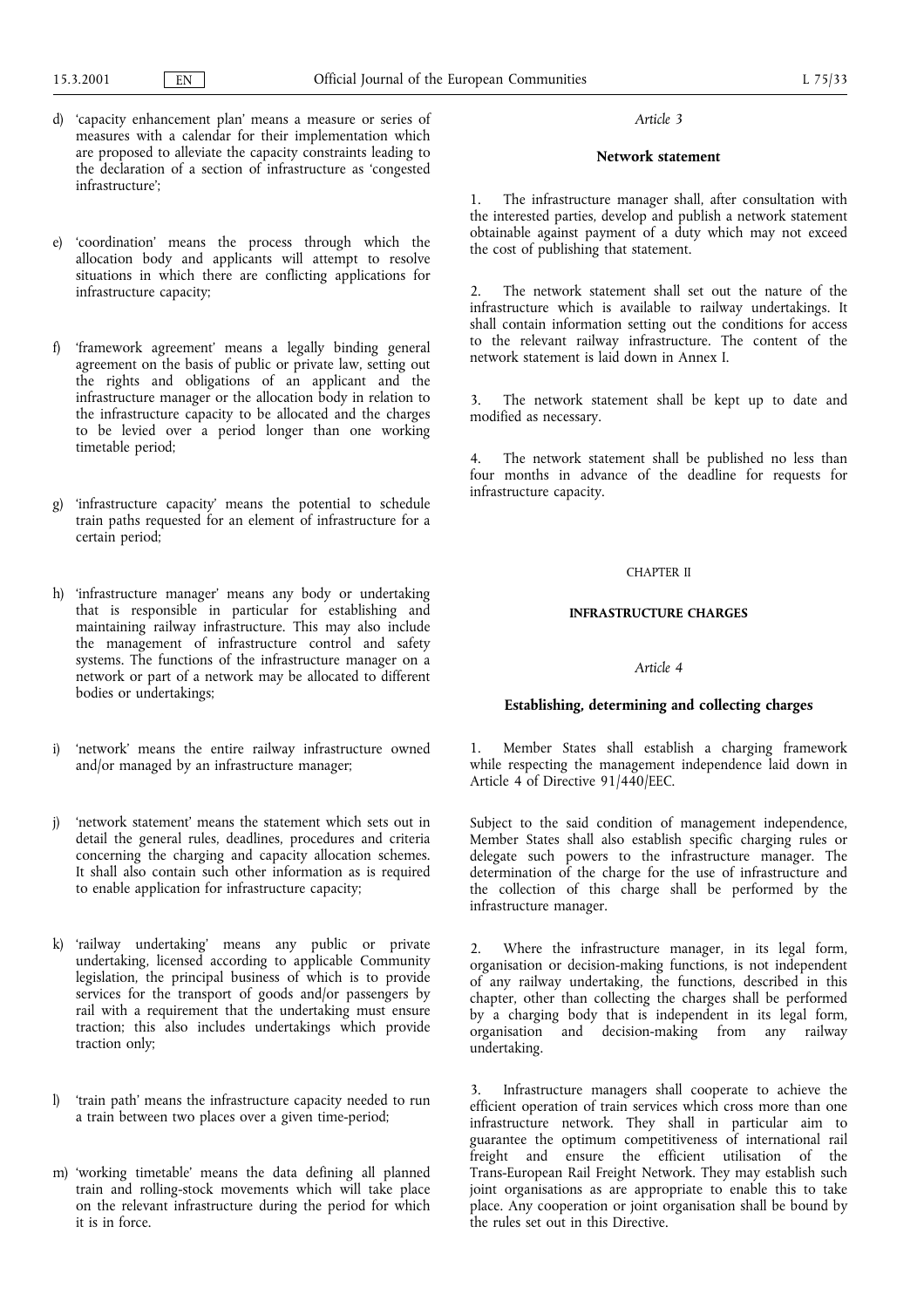4. Except where specific arrangements are made under Article 8(2), infrastructure managers shall ensure that the charging scheme in use is based on the same principles over the whole of their network.

5. Infrastructure managers shall ensure that the application<br>of the charging scheme results in equivalent and the charging scheme results in equivalent and non-discriminatory charges for different railway undertakings that perform services of equivalent nature in a similar part of the market and that the charges actually applied comply with the rules laid down in the network statement.

6. An infrastructure manager or charging body shall respect the commercial confidentiality of information provided to it by applicants.

### Article 5

#### Services

1. Railway undertakings shall, on a non-discriminatory basis, be entitled to the minimum access package and track access to service facilities that are described in Annex II. The supply of services referred to in Annex II, point 2 shall be provided in a non-discriminatory manner and requests by railway undertakings may only be rejected if viable alternatives under market conditions exist. If the services are not offered by one infrastructure manager, the provider of the 'main infrastructure' shall use all reasonable endeavours to facilitate the provision of these services.

2. Where the infrastructure manager offers any of the range of services described in Annex II, point 3 as additional services he shall supply them upon request to a railway undertaking.

3. Railway undertakings may request a further range of ancillary services, listed in Annex II, point 4 from the infrastructure manager or from other suppliers. The infrastructure manager is not obliged to supply these services.

## Article 6

#### Infrastructure cost and accounts

1. Member States shall lay down conditions, including where appropriate advance payments, to ensure that, under normal business conditions and over a reasonable time period, the accounts of an infrastructure manager shall at least balance income from infrastructure charges, surpluses from other commercial activities and State funding on the one hand, and infrastructure expenditure on the other.

Without prejudice to the possible long-term aim of user cover of infrastructure costs for all modes of transport on the basis

of fair, non-discriminatory competition between the various modes, where rail transport is able to compete with other modes of transport, within the charging framework of Articles 7 and 8, a Member State may require the infrastructure manager to balance his accounts without State funding.

Infrastructure managers shall, with due regard to safety and to maintaining and improving the quality of the infrastructure service, be provided with incentives to reduce the costs of provision of infrastructure and the level of access charges.

3. Member States shall ensure that the provision set out in paragraph 2 is implemented, either through a contractual agreement between the competent authority and infrastructure manager covering a period of not less than three years which provides for State funding or through the establishment of appropriate regulatory measures with adequate powers.

4. Where a contractual agreement exists, the terms of the contract and the structure of the payments agreed to provide funding to the infrastructure manager shall be agreed in advance to cover the whole of the contract period.

5. A method for apportioning costs shall be established. Member States may require prior approval. This method should be updated from time to time to the best international practice.

#### Article 7

### Principles of charging

1. Charges for the use of railway infrastructure shall be paid to the infrastructure manager and used to fund his business.

2. Member States may require the infrastructure manager to provide all necessary information on the charges imposed. The infrastructure manager must, in this regard, be able to justify that infrastructure charges actually invoiced to each operator, pursuant to Articles 4 to 12, comply with the methodology, rules, and where applicable, scales laid down in the network statement.

3. Without prejudice to paragraphs 4 or 5 or to Article 8, the charges for the minimum access package and track access to service facilities shall be set at the cost that is directly incurred as a result of operating the train service.

The infrastructure charge may include a charge which reflects the scarcity of capacity of the identifiable segment of the infrastructure during periods of congestion.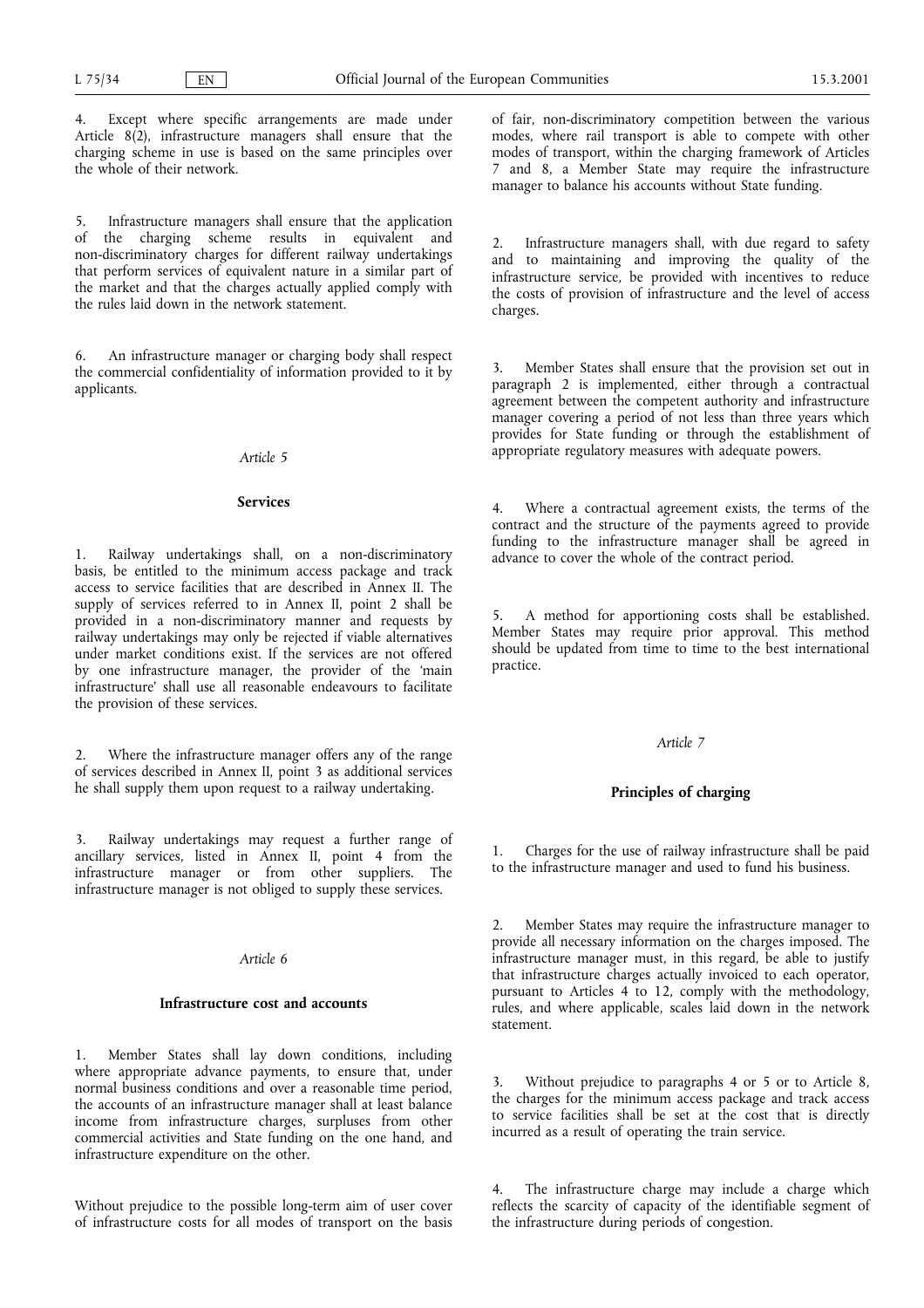5. The infrastructure charge may be modified to take account of the cost of the environmental effects caused by the operation of the train. Such a modification shall be differentiated according to the magnitude of the effect caused.

Charging of environmental costs which results in an increase in the overall revenue accruing to the infrastructure manager shall however be allowed only if such charging is applied at a comparable level to competing modes of transport.

In the absence of any comparable level of charging of environmental costs in other competing modes of transport, such modification shall not result in any overall change in revenue to the infrastructure manager. If a comparable level of charging of environmental costs has been introduced for rail and competing modes of transport and that generates additional revenue, it shall be for Member States to decide how the revenue shall be used.

6. To avoid undesirable disproportionate fluctuations, the charges referred to in paragraphs 3, 4 and 5 may be averaged over a reasonable spread of train services and times. Nevertheless, the relative magnitudes of the infrastructure charges shall be related to the costs attributable to the services.

The supply of services referred to in Annex II, point 2, shall not be covered by this Article. Without prejudice to the foregoing, account shall be taken, in setting the prices for the services set out in Annex II, point 2, of the competitive situation of rail transport.

8. Where services listed in Annex II, points 3 and 4 as additional and ancillary services are offered only by one supplier the charge imposed for such a service shall relate to the cost of providing it, calculated on the basis of the actual level of use.

9. Charges may be levied for capacity used for the purpose of infrastructure maintenance. Such charges shall not exceed the net revenue loss to the infrastructure manager caused by the maintenance.

### Article 8

## Exceptions to charging principles

In order to obtain full recovery of the costs incurred by the infrastructure manager a Member State may, if the market can bear this, levy mark-ups on the basis of efficient, transparent and non-discriminatory principles, while guaranteeing optimum competitiveness in particular of international rail freight. The charging system shall respect the productivity increases achieved by railway undertakings.

The level of charges must not, however, exclude the use of infrastructure by market segments which can pay at least the cost that is directly incurred as a result of operating the railway service, plus a rate of return which the market can bear.

2. For specific investment projects, in the future, or that have been completed not more than 15 years before the entry into force of this Directive, the infrastructure manager may set or continue to set higher charges on the basis of the long-term costs of such projects if they increase efficiency and/or cost-effectiveness and could not otherwise be or have been undertaken. Such a charging arrangement may also incorporate agreements on the sharing of the risk associated with new investments.

3. To prevent discrimination, it shall be ensured that any given infrastructure manager's average and marginal charges for equivalent uses of his infrastructure are comparable and that comparable services in the same market segment are subject to the same charges. The infrastructure manager shall show in the network statement that the charging system meets these requirements in so far as this can be done without disclosing confidential business information.

If an infrastructure manager intends to modify the essential elements of the charging system referred to in paragraph 1, it shall make them public at least three months in advance.

#### Article 9

### **Discounts**

1. Without prejudice to Articles 81, 82, 86 and 87 of the Treaty and notwithstanding Article 7(3) of this Directive, any discount on the charges levied on a railway undertaking by the infrastructure manager, for any service, shall comply with the criteria set out in this Article.

2. With the exception of paragraph 3, discounts shall be limited to the actual saving of the administrative cost to the infrastructure manager. In determining the level of discount, no account may be taken of cost savings already internalised in the charge levied.

3. Infrastructure managers may introduce schemes available to all users of the infrastructure, for specified traffic flows, granting time limited discounts to encourage the development of new rail services, or discounts encouraging the use of considerably underutilised lines.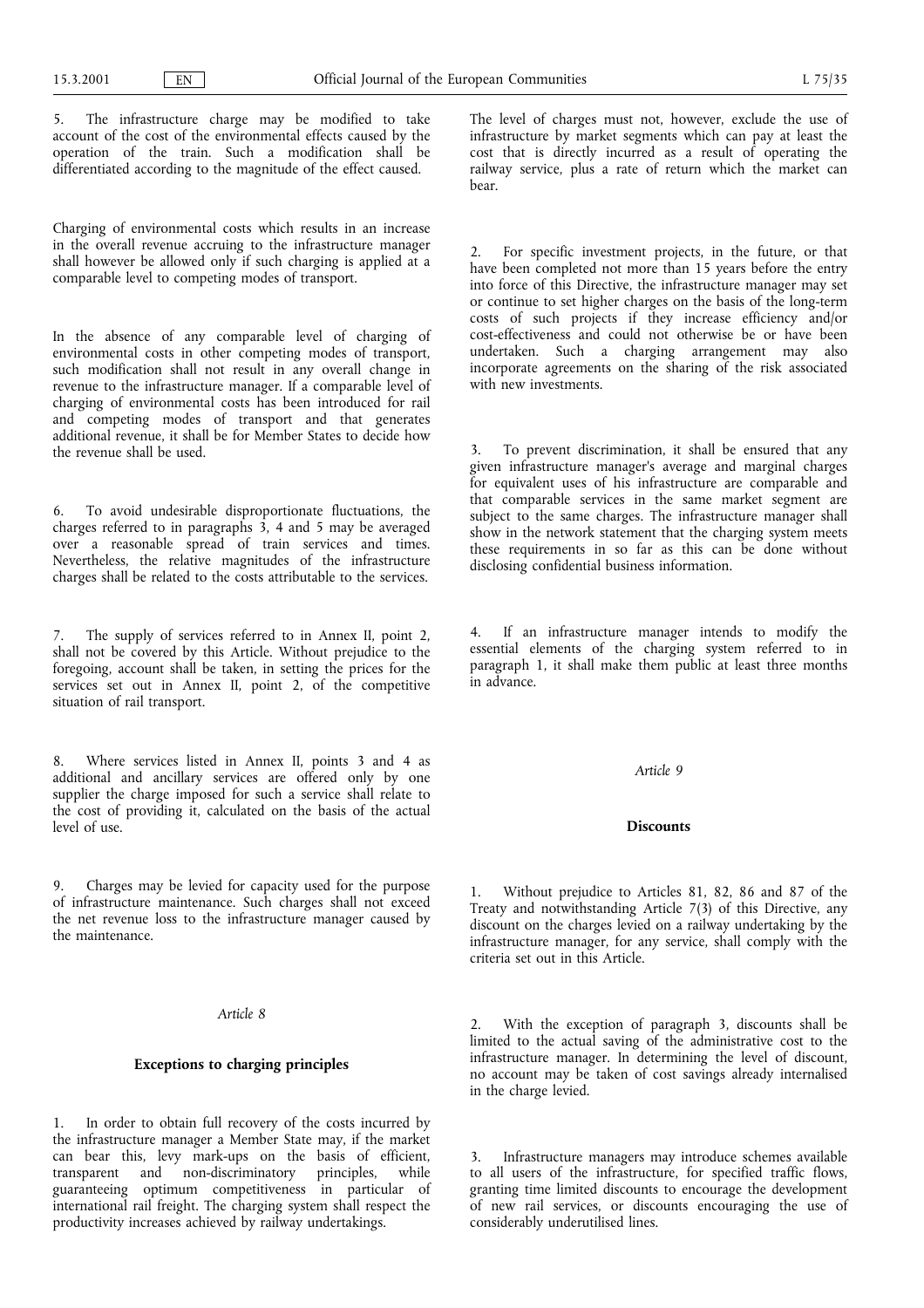Discounts may relate only to charges levied for a specified infrastructure section.

5. Similar discount schemes shall apply for similar services.

## Article 10

## Compensation schemes for unpaid environmental, accident and infrastructure costs

1. Member States may put in place a time-limited compensation scheme for the use of railway infrastructure for the demonstrably unpaid environmental, accident and infrastructure costs of competing transport modes in so far as these costs exceed the equivalent costs of rail.

2. Where an operator receiving compensation enjoys an exclusive right, the compensation must be accompanied by comparable benefits to users.

3. The methodology used and calculations performed must be publicly available. It shall in particular be possible to demonstrate the specific uncharged costs of the competing transport infrastructure that are avoided and to ensure that the scheme is granted on non-discriminatory terms to undertakings.

4. Member States shall ensure that such a scheme is compatible with Articles 73, 87 and 88 of the Treaty.

### Article 11

#### Performance scheme

1. Infrastructure charging schemes shall through a performance scheme encourage railway undertakings and the infrastructure manager to minimise disruption and improve the performance of the railway network. This may include penalties for actions which disrupt the operation of the network, compensation for undertakings which suffer from disruption and bonuses that reward better than planned performance.

The basic principles of the performance scheme shall apply throughout the network.

# Article 12

#### Reservation charges

Infrastructure managers may levy an appropriate charge for capacity that is requested but not used. This charge shall provide incentives for efficient use of capacity.

The infrastructure manager shall always be able to inform any interested party of the infrastructure capacity which has been allocated to user railway undertakings.

#### CHAPTER III

# ALLOCATION OF INFRASTRUCTURE CAPACITY

## Article 13

# Capacity rights

1. Infrastructure capacity shall be allocated by an infrastructure manager, and once allocated to an applicant may not be transferred by the recipient to another undertaking or service.

Any trading in infrastructure capacity shall be prohibited and shall lead to exclusion from the further allocation of capacity.

The use of capacity by a railway undertaking when carrying out the business of an applicant who is not a railway undertaking shall not be considered a transfer.

The right to use specific infrastructure capacity in the form of a train path may be granted to applicants for a maximum duration of one working timetable period.

An infrastructure manager and an applicant may enter into a framework agreement as laid down in Article 17 for the use of capacity on the relevant railway infrastructure for a longer term than one working timetable period.

The definition of respective rights and obligations between infrastructure managers and applicants in respect of any allocation of capacity shall be laid down in contracts or legislation.

## Article 14

### Capacity allocation

1. Member States may establish a framework for the allocation of infrastructure capacity while respecting the management independence laid down in Article 4 of Directive 91/440/EEC. Specific capacity allocation rules shall be established. The infrastructure manager shall perform the capacity allocation processes. In particular, the infrastructure manager shall ensure that infrastructure capacity is allocated on a fair and non-discriminatory basis and in accordance with Community law.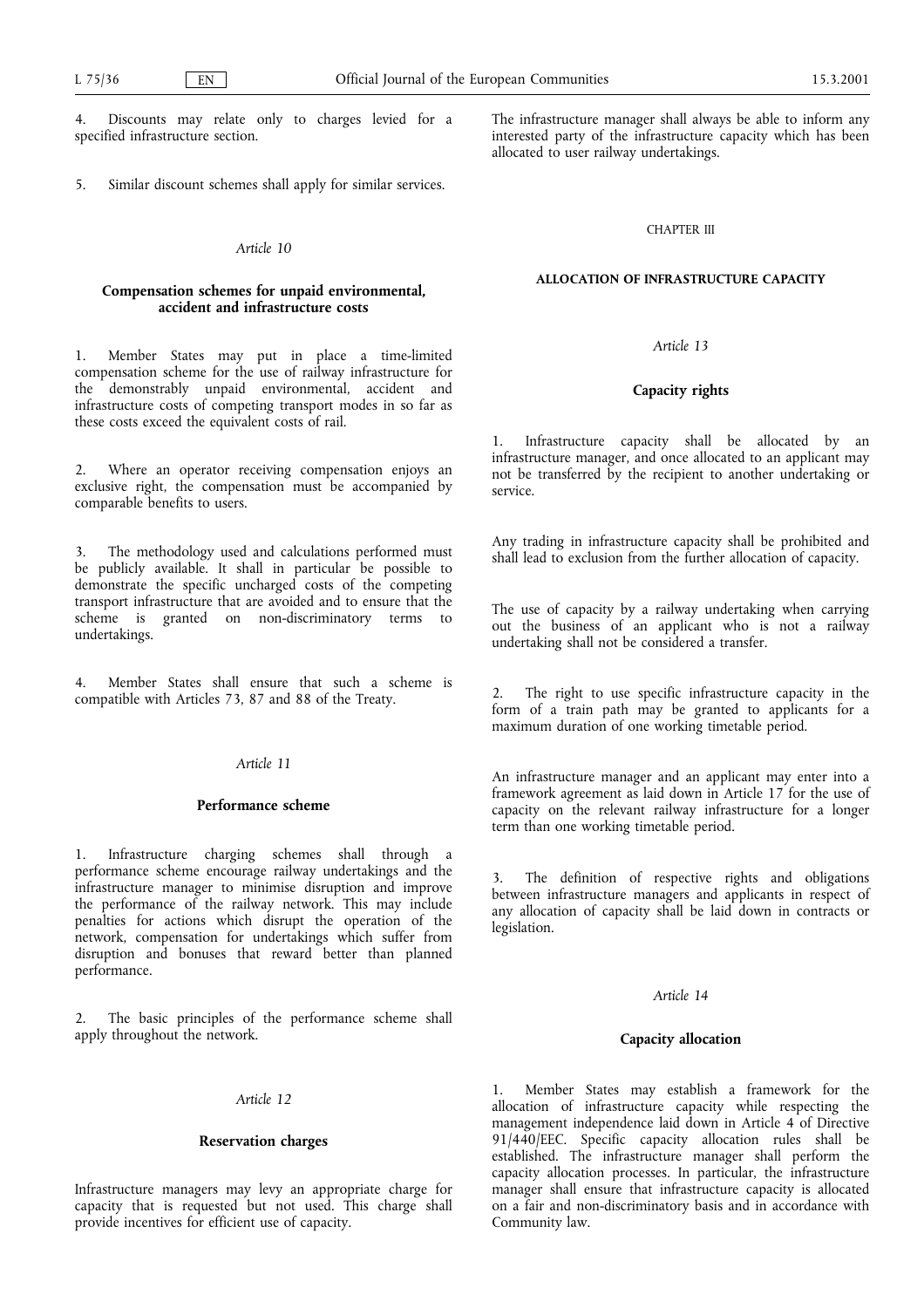# Applicants

1. Applications for infrastructure capacity may be made by railway undertakings and their international groupings and, in the territories of those Member States which so allow, by other applicants complying with the definition in Article 2(b). Member States may also allow other applicants to apply for infrastructure capacity on their territories.

The infrastructure manager may set requirements with regard to applicants to ensure that its legitimate expectations about future revenues and utilisation of the infrastructure are safeguarded. Such requirements shall be appropriate, transparent and non-discriminatory. The requirements shall be published as part of the allocation principles in the network statement, and the Commission shall be informed.

3. The requirements in paragraph 2 may only include the provision of a financial guarantee that must not exceed an appropriate level which shall be proportional to the contemplated level of activity of the applicant, and assurance of the capability to prepare compliant bids for infrastructure capacity.

#### Article 17

#### Framework agreements

1. Without prejudice to Articles 81, 82 and 86 of the Treaty, a framework agreement may be concluded with an applicant. Such a framework agreement specifies the characteristics of the infrastructure capacity required by and offered to the applicant over a period of time exceeding one working timetable period. The framework agreement shall not specify a train path in detail, but should be such as to seek to meet the legitimate commercial needs of the applicant. A Member State may require prior approval of such a framework agreement by the regulatory body referred to in Article 30 of this Directive.

2. Framework agreements shall not be such as to preclude the use of the relevant infrastructure by other applicants or services.

3. A framework agreement shall allow for the amendment or limitation of its terms to enable better use to be made of the railway infrastructure.

4. The framework agreement may contain penalties should it be necessary to modify or terminate the agreement.

5. Framework agreements shall in principle be for a period of five years. The infrastructure manager may agree to a shorter or longer period in specific cases. Any period longer than five years shall be justified by the existence of commercial contracts, specialised investments or risks.

2. Where the infrastructure manager, in its legal form, organisation or decision-making functions is not independent of any railway undertaking, the functions referred to in paragraph 1 and described in this chapter shall be performed by an allocation body that is independent in its legal form, organisation and decision-making from any railway undertaking.

3. Infrastructure managers and allocation bodies shall respect the commercial confidentiality of information provided to them.

# Article 15

## Cooperation in the allocation of infrastructure capacity on more than one network

1. Infrastructure managers shall cooperate to enable the efficient creation and allocation of infrastructure capacity which crosses more than one network. They shall organise international train paths, in particular within the framework of the Trans-European Rail Freight Network. They shall establish such procedures as are appropriate to enable this to take place. These procedures shall be bound by the rules set out in this Directive.

The procedure established in order to coordinate the allocation of infrastructure capacity at an international level shall associate representatives of infrastructure managers for all railway infrastructures whose allocation decisions have an impact on more than one other infrastructure manager. Appropriate representatives of infrastructure managers from outside the Community may be associated with these procedures. The Commission shall be informed and invited to attend as an observer.

At any meeting or other activity undertaken to permit the allocation of infrastructure capacity for trans-network train services, decisions shall only be taken by representatives of infrastructure managers.

The participants in the cooperation referred to paragraph 1 shall ensure that its membership, methods of operation and all relevant criteria which are used for assessing and allocating infrastructure capacity be made publicly available.

4. Working in cooperation as referred to in paragraph 1, infrastructure managers shall assess the need for, and may where necessary propose and organise international train paths to facilitate the operation of freight trains which are subject to an ad hoc request as referred to in Article 23.

Such prearranged international train paths shall be made available to applicants via any of the participating infrastructure managers.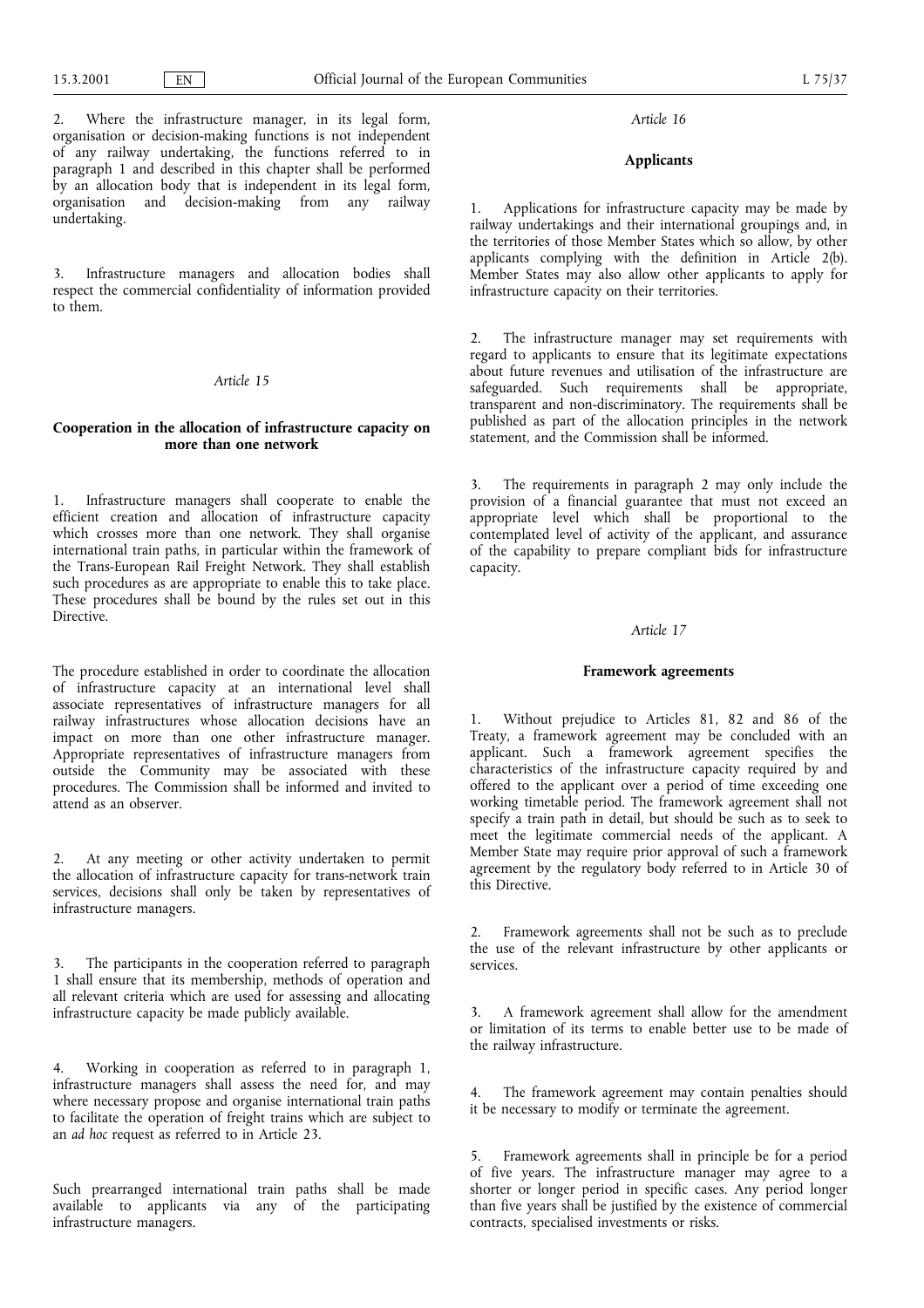Any period longer than 10 years shall be possible only in exceptional cases, in particular, where there is large-scale, long-term investment, and particularly where such investment is covered by contractual commitments.

6. While respecting commercial confidentiality, the general nature of each framework agreement shall be made available to any interested party.

#### Article 18

### Schedule for the allocation process

1. The infrastructure manager shall adhere to the schedule for capacity allocation set out in Annex III.

2. Infrastructure managers shall agree with the other relevant infrastructure managers concerned which international train paths are to be included in the working timetable, before commencing consultation on the draft working timetable. Adjustments shall only be made if absolutely necessary.

### Article 19

## Application

1. Applicants may apply on the basis of public or private law to the infrastructure manager to request an agreement granting rights to use railway infrastructure against a charge as provided for in chapter II.

2. Requests relating to the regular working timetable must adhere to the deadlines set out in Annex III.

3. An applicant who is a party to a framework agreement shall apply in accordance with that agreement.

4. Applicants may request infrastructure capacity crossing more than one network by applying to one infrastructure manager. That infrastructure manager shall then be permitted to act on behalf of the applicant to seek capacity with the other relevant infrastructure managers.

5. Infrastructure managers shall ensure that, for infrastructure capacity crossing more than one network, applicants may apply direct to any joint body which the infrastructure managers may establish.

## Article 20

## Scheduling

1. The infrastructure manager shall as far as is possible meet all requests for infrastructure capacity including requests for train paths crossing more than one network, and shall as

far as possible take account of all constraints on applicants, including the economic effect on their business.

2. The infrastructure manager may give priority to specific services within the scheduling and coordination process but only as set out in Articles 22 and 24.

3. The infrastructure manager shall consult interested parties about the draft working timetable and allow them at least one month to present their views. Interested parties shall include all those who have requested infrastructure capacity as well as other parties who wish to have the opportunity to comment on how the working timetable may affect their ability to procure rail services during the working timetable period.

The infrastructure manager shall take appropriate measures to deal with any concerns that are expressed.

#### Article 21

#### Coordination process

1. During the scheduling process referred to in Article 20, when the infrastructure manager encounters conflicts between different requests he shall attempt, through coordination of the requests, to ensure the best possible matching of all requirements.

When a situation requiring coordination arises, the infrastructure manager shall have the right, within reasonable limits, to propose infrastructure capacity that differs from that which was requested.

3. The infrastructure manager shall attempt, through consultation with the appropriate applicants, to achieve a resolution of any conflicts.

The principles governing the coordination process shall be defined in the network statement. These shall in particular reflect the difficulty of arranging international train paths and the effect that modification may have on other infrastructure managers.

When requests for infrastructure capacity cannot be satisfied without coordination, the infrastructure manager shall attempt to accommodate all requests through coordination.

6. Without prejudice to the existing appeal procedures and to the provisions of Article 30, in case of disputes relating to the allocation of infrastructure capacity, a dispute resolution system shall be made available in order to resolve such disputes promptly. If this system is applied, a decision shall be reached within a time limit of 10 working days.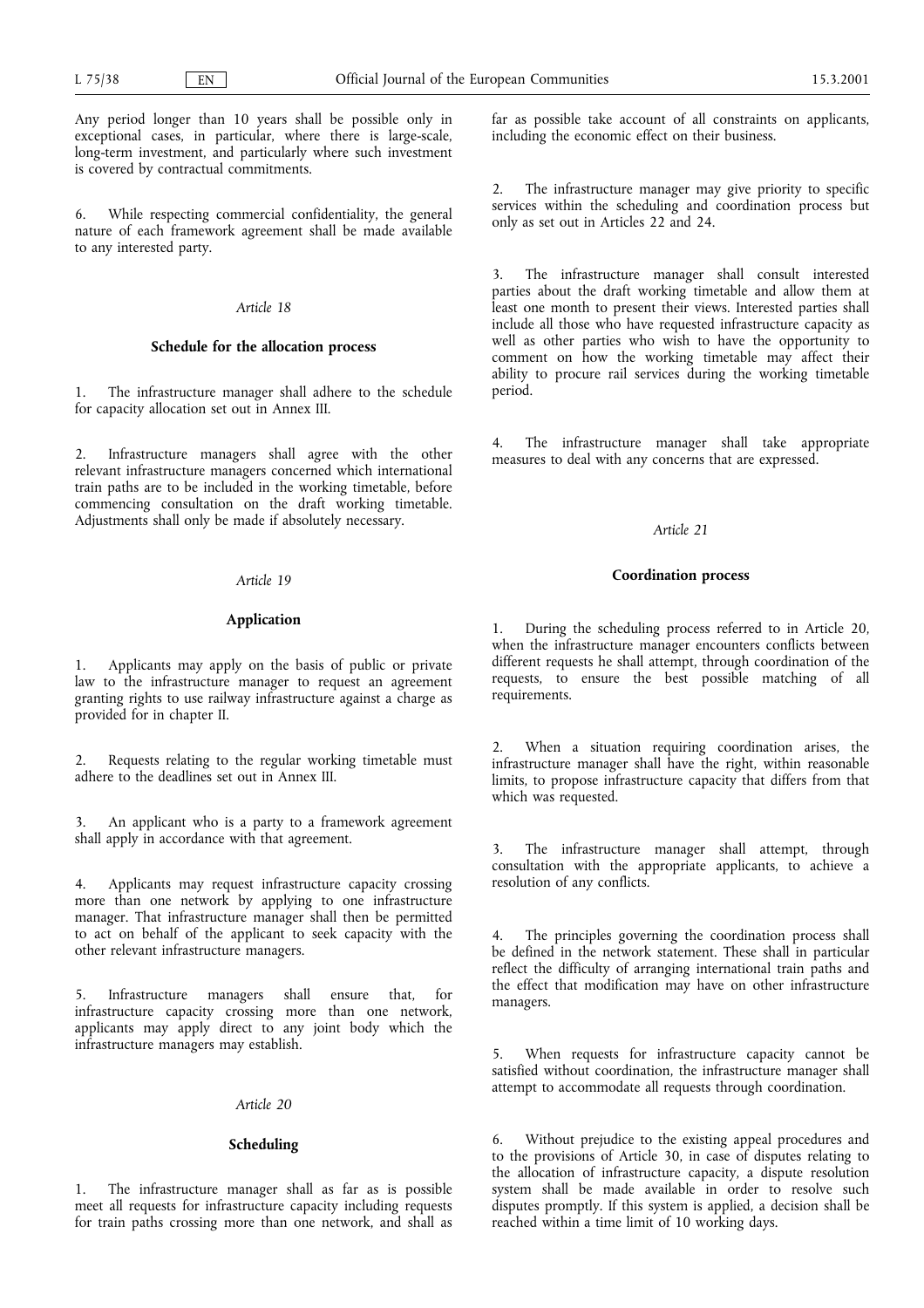## Congested infrastructure

1. Where after coordination of the requested paths and consultation with applicants it is not possible to satisfy requests for infrastructure capacity adequately then the infrastructure manager must immediately declare that element of infrastructure on which this has occurred to be congested. This shall also be done for infrastructure which it can be foreseen will suffer from insufficient capacity in the near future.

When infrastructure has been declared to be congested, the infrastructure manager shall carry out a capacity analysis as described in Article 25, unless a capacity enhancement plan as described in Article 26 is already being implemented.

3. When charges in accordance with Article 7(4) have not been levied or have not achieved a satisfactory result and the infrastructure has been declared to be congested, the infrastructure manager may in addition employ priority criteria to allocate infrastructure capacity.

4. The priority criteria shall take account of the importance of a service to society, relative to any other service which will consequently be excluded.

In order to guarantee within this framework the development of adequate transport services, in particular to comply with public-service requirements or promote the development of rail freight, Member States may take any measures necessary, under non-discriminatory conditions, to ensure that such services are given priority when infrastructure capacity is allocated.

Member States may, where appropriate, grant the infrastructure manager compensation corresponding to any loss of revenue related to the need to allocate a given capacity to certain services pursuant to the previous subparagraph.

This shall include taking account of the effect of this exclusion in other Member States.

The importance of freight services and in particular international freight services shall be given adequate consideration in determining priority criteria.

6. The procedures which shall be followed and criteria used where infrastructure is congested shall be set out in the network statement.

#### Article 23

## Ad hoc requests

1. The infrastructure manager shall respond to ad hoc requests for individual train paths as quickly as possible, and in any event, within five working days. Information supplied on available spare capacity shall be made available to all applicants who may wish to use this capacity.

2. Infrastructure managers shall where necessary undertake an evaluation of the need for reserve capacity to be kept available within the final scheduled working timetable to enable them to respond rapidly to foreseeable ad hoc requests for capacity. This shall also apply in cases of congested infrastructure.

## Article 24

### Specialised infrastructure

1. Without prejudice to paragraph 2, infrastructure capacity shall be considered to be available for the use of all types of service which conform to the characteristics necessary for operation on the train path.

2. Where there are suitable alternative routes, the infrastructure manager may, after consultation with interested parties, designate particular infrastructure for use by specified types of traffic. Without prejudice to Articles 81, 82 and 86 of the Treaty, when such designation has occurred, the infrastructure manager may give priority to this type of traffic when allocating infrastructure capacity.

Such designation shall not prevent the use of such infrastructure by other types of traffic when capacity is available and when the rolling stock conforms to the technical characteristics necessary for operation on the line.

3. When infrastructure has been designated pursuant to paragraph 2, this shall be described in the network statement.

## Article 25

#### Capacity analysis

1. The objective of capacity analysis is to determine the restrictions on infrastructure capacity which prevent requests for capacity from being adequately met, and to propose methods of enabling additional requests to be satisfied. This analysis shall identify the reasons for the congestion and what measures might be taken in the short and medium term to ease the congestion.

2. The analysis shall consider the infrastructure, the operating procedures, the nature of the different services operating and the effect of all these factors on infrastructure capacity. Measures to be considered shall include in particular re-routing of services, re-timing services, speed alterations and infrastructure improvements.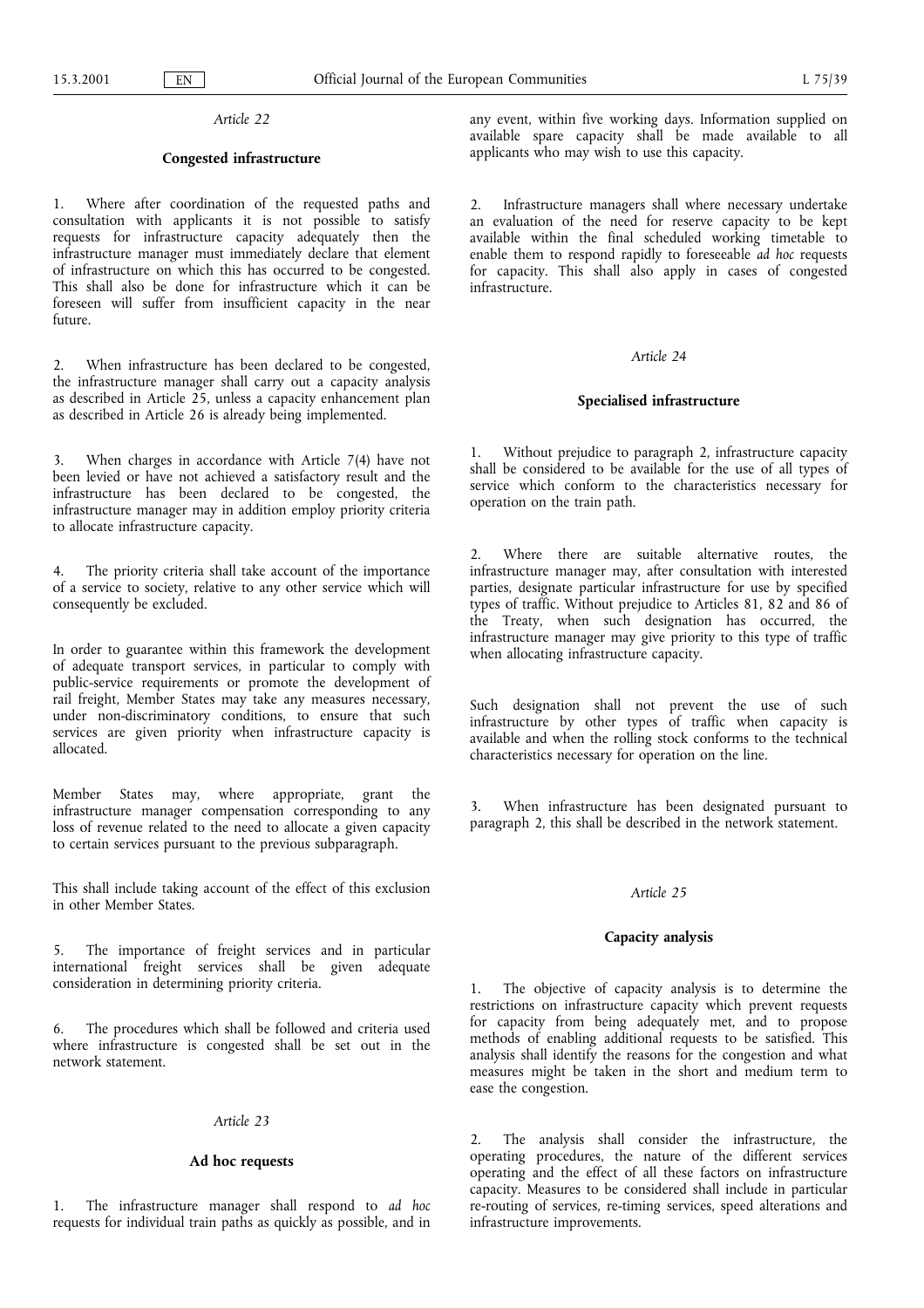3. A capacity analysis shall be completed within six months of the identification of infrastructure as congested.

## Article 26

## Capacity enhancement plan

1. Within six months of the completion of a capacity analysis, the infrastructure manager shall produce a capacity enhancement plan.

2. A capacity enhancement plan shall be developed after consultation with users of the relevant congested infrastructure.

It shall identify:

- a) the reasons for the congestion;
- b) the likely future development of traffic;
- c) the constraints on infrastructure development;
- d) the options and costs for capacity enhancement, including likely changes to access charges.

It shall also, on the basis of a cost benefit analysis of the possible measures identified, determine what action shall be taken to enhance infrastructure capacity, including a calendar for implementation of the measures.

The plan may be subject to prior approval by the Member State.

The infrastructure manager shall cease to levy any fees which are levied for the relevant infrastructure under Article 7(4) in cases where:

- a) he does not produce a capacity enhancement plan; or
- b) he does not make progress with the action plan identified in the capacity enhancement plan.

However, the infrastructure manager may, subject to the approval of the regulatory body referred to in Article 30 continue to levy those fees if:

- a) the capacity enhancement plan cannot be realised for reasons beyond his control; or
- b) the options available are not economically or financially viable.

Article 27

### Use of train paths

1. In particular for congested infrastructure the infrastructure manager shall require the surrender of a train path which, over a period of at least one month, has been used less than a threshold quota to be laid down in the network statement, unless this was due to non-economic reasons beyond the operator's control.

2. An infrastructure manager may specify in the network statement conditions whereby it will take account of previous levels of utilisation of train paths in determining priorities for the allocation process.

#### Article 28

## Infrastructure capacity for scheduled maintenance

1. Requests for infrastructure capacity to enable maintenance to be performed shall be submitted during the scheduling process.

2. Adequate account shall be taken by the infrastructure manager of the effect of infrastructure capacity reserved for scheduled track maintenance on applicants.

## Article 29

#### Special measures to be taken in the event of disturbance

1. In the event of disturbance to train movements caused by technical failure or accident the infrastructure manager must take all necessary steps to restore the normal situation. To that end he shall draw up a contingency plan listing the various public bodies to be informed in the event of serious incidents or serious disturbance to train movements.

2. In an emergency and where absolutely necessary on account of a breakdown making the infrastructure temporarily unusable, the paths allocated may be withdrawn without warning for as long as is necessary to repair the system.

The infrastructure manager may, if he deems it necessary, require railway undertakings to make available to him the resources which he feels are the most appropriate to restore the normal situation as soon as possible.

3. Member States may require railway undertakings to be involved in assuring the enforcement and monitoring of their own compliance of the safety standards and rules.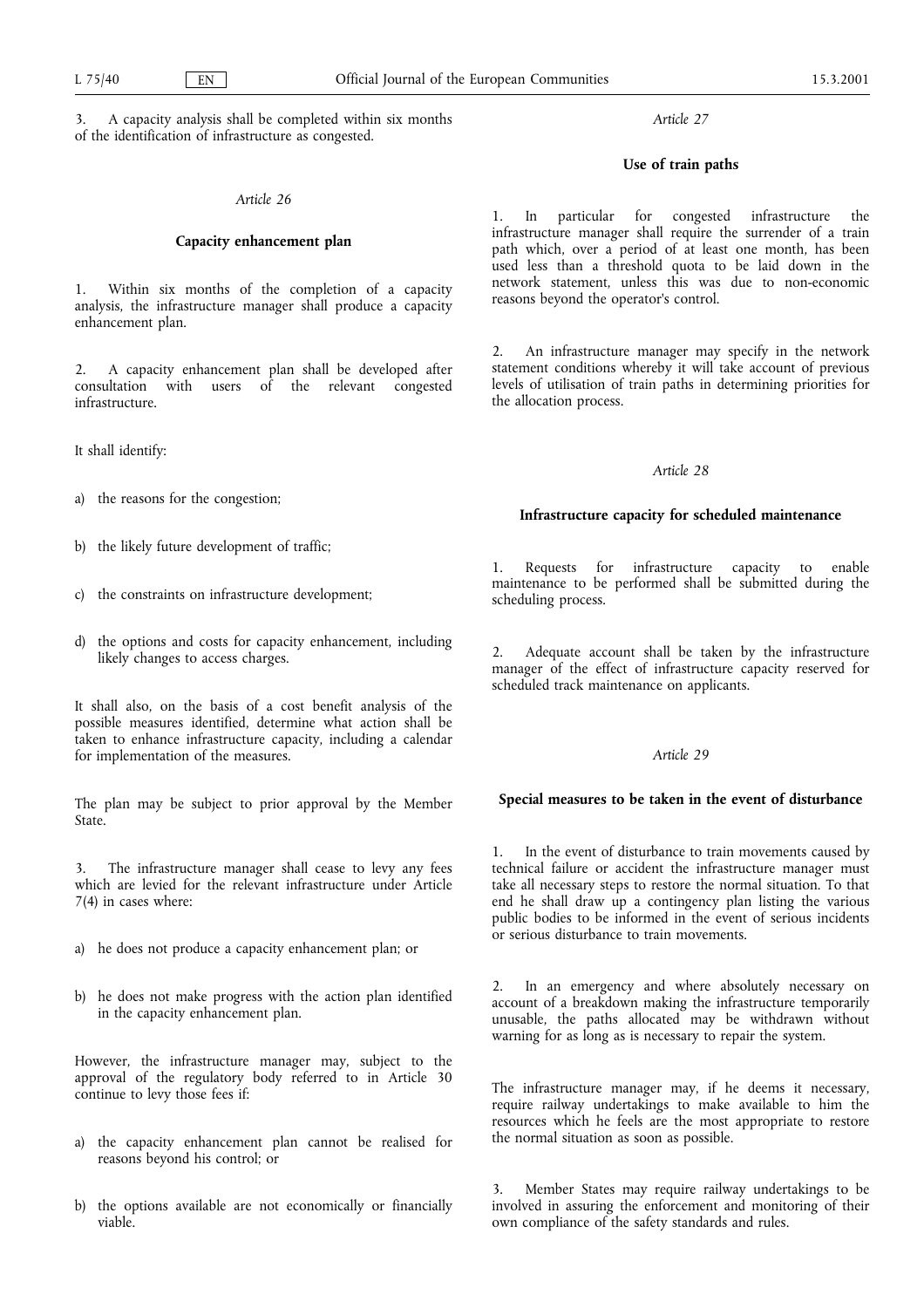## CHAPTER IV

# GENERAL MEASURES

### Article 30

### Regulatory body

1. Without prejudice to Article 21(6), Member States shall establish a regulatory body. This body, which can be the Ministry responsible for transport matters or any other body, shall be independent in its organisation, funding decisions, legal structure and decision-making from any infrastructure manager, charging body, allocation body or applicant. The body shall function according to the principles outlined in this Article whereby appeal and regulatory functions may be attributed to separate bodies.

2. An applicant shall have a right to appeal to the regulatory body if it believes that it has been unfairly treated, discriminated against or is in any other way aggrieved, and in particular against decisions adopted by the infrastructure manager or where appropriate the railway undertaking concerning:

- a) the network statement;
- b) criteria contained within it;
- c) the allocation process and its result;
- d) the charging scheme;
- e) level or structure of infrastructure fees which it is, or may be, required to pay;
- f) safety certificate, enforcement and monitoring of the safety standards and rules.

The regulatory body shall ensure that charges set by the infrastructure manager comply with chapter II and are non-discriminatory. Negotiation between applicants and an infrastructure manager concerning the level of infrastructure charges shall only be permitted if these are carried out under the supervision of the regulatory body. The regulatory body shall intervene if negotiations are likely to contravene the requirements of this Directive.

4. The regulatory body shall have the power to request relevant information from the infrastructure manager, applicants and any third party involved within the Member State concerned, which must be supplied without undue delay.

5. The regulatory body shall be required to decide on any complaints and take action to remedy the situation within a maximum period of two months from receipt of all information.

Notwithstanding paragraph 6, a decision of the regulatory body shall be binding on all parties covered by that decision.

In the event of an appeal against a refusal to grant infrastructure capacity, or against the terms of an offer of capacity, the regulatory body shall either confirm that no modification of the infrastructure manager's decision is required, or it shall require modification of that decision in accordance with directions specified by the regulatory body.

6. Member States shall take the measures necessary to ensure that decisions taken by the regulatory body are subject to judicial review.

## Article 31

#### Cooperation of regulatory bodies

The national regulatory bodies shall exchange information about their work and decision-making principles and practice for the purpose of coordinating their decision-making principles across the Community. The Commission shall support them in this task.

## Article 32

### Safety certification

1. The arrangements for safety certification for railway undertakings which are or will be established in the Community and the international groupings which they form shall be in accordance with this Article.

2. The Member States shall provide for their respective territories that a safety certificate in which the railway undertakings' safety requirements are set out be submitted in order to ensure safe service on the routes concerned.

3. In order to obtain the safety certificate, the railway undertaking shall comply with the regulations under national law, compatible with Community law and applied in a non-discriminatory manner, laying down the technical and operational requirements specific to rail services and the safety requirements applying to staff, rolling stock and the undertaking's internal organisation.

In particular, it shall provide proof that the staff whom it employs to operate and accompany the trains has the necessary training to comply with the traffic rules applied by the infrastructure manager and to meet the safety requirements imposed on it in the interests of train movement.

The railway undertaking shall also prove that the rolling stock making up the trains has been approved by the public authority or by the infrastructure manager and checked in accordance with the operating rules applicable to the infrastructure used. The safety certificate shall be issued by whichever body is designated for the purpose by the Member State in which the infrastructure used is situated.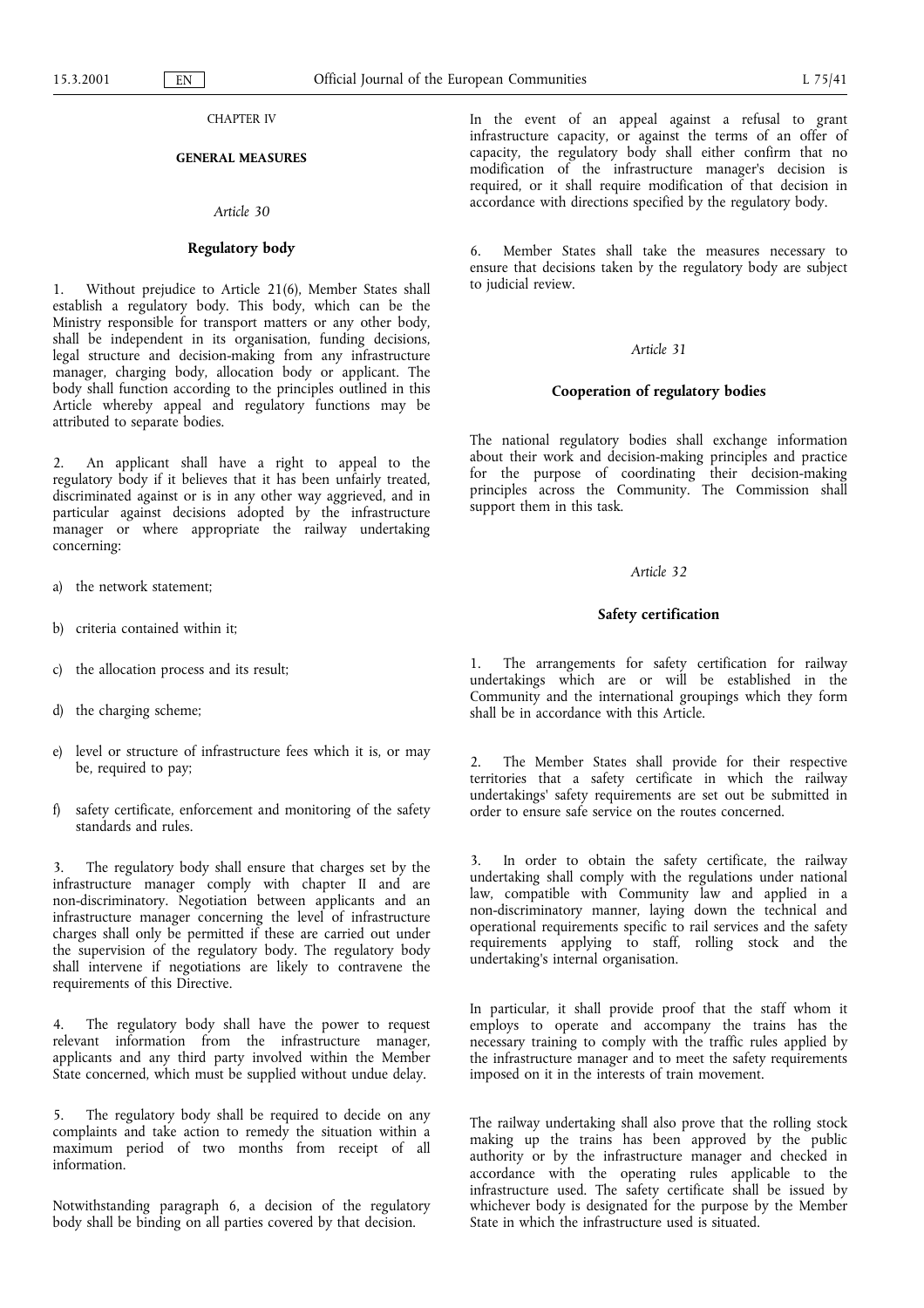## **Derogations**

1. For a period of five years from 15 March 2003, the following Member States:

- $-$  Ireland, as a Member State located on an island, with a rail link to only one other Member State,
- $-$  the United Kingdom, in respect of Northern Ireland, on the same basis, and
- Greece, as a Member State that does not have any direct rail link to any other Member State,

do not need to apply the requirements set out in:

- a) Articles 3, 4(2), 13, 14, 17, 21(4), 21(6), 22, 24(3), 25 to 28 and 30 on the condition that decisions on the allocation of infrastructure capacity or the charging of fees are open to appeal, when so requested in writing by a railway undertaking, before an independent body which shall take its decision within two months of the submission of all relevant information and whose decision shall be subject to judicial review, and
- b) Article 32 in so far as rail transport services falling outside the scope of Article 10 of Directive 91/440/EEC are concerned.
- 2. However, where:
- a) more than one railway undertaking licensed in accordance with Article 4 of Directive 95/18/EC, or, in the case of Ireland and Northern Ireland, a railway company so licensed elsewhere submits an official application to operate competing railway services in, to or from Ireland, Northern Ireland or Greece, the continued applicability of this derogation will be decided upon in accordance with the advisory procedure referred to in Article 35(2); or
- b) a railway undertaking operating railway services in Ireland, Northern Ireland or Greece submits an official application to operate railway services on, to or from the territory of another Member State (in the case of Ireland, or the United Kingdom, in respect of Northern Ireland, or both, another Member State outside their territories), the derogations referred to in paragraph 1 shall not apply.

Within one year from the receipt of either the decision referred to in point (a) adopted in accordance with the advisory procedure referred to in Article 35(2), or notification of the official application referred to in point (b), the Member State or States concerned (Ireland, the United Kingdom with

respect to Northern Ireland, or Greece) shall put in place legislation to implement the Articles referred to in paragraph 1.

3. A derogation referred to in paragraph 1 may be renewed for periods not longer than five years. Not later than 12 months before the expiry date of the derogation a Member State availing itself of such derogation may address a request to the Commission for a renewed derogation. Any such request must be substantiated. The Commission shall examine such a request and adopt a decision in accordance with the advisory procedure referred to in Article 35(2). The said advisory procedure shall apply to any decision related to the request.

When adopting its decision the Commission shall take into account any development in the geopolitical situation and the development of the rail market in, from and to the Member State having requested the renewed derogation.

4. Luxembourg as a Member State with a relatively small rail network does not need to apply until 31 August 2004 the requirement to award to an independent body the functions determining equitable and non-discriminatory access to infrastructure, as provided for in Articles 4 and 14 in so far as they oblige Member States to establish independent bodies performing the tasks referred to in those Articles.

#### CHAPTER V

### FINAL PROVISIONS

# Article 34

#### Implementing measures

1. Member States may bring any question concerning the implementation of this Directive to the attention of the Commission. Appropriate decisions shall be adopted in accordance with the advisory procedure referred to in Article  $35(2)$ .

2. At the request of a Member State or on its own initiative the Commission shall, in a specific case, examine the application and enforcement of provisions concerning charging, capacity allocation and safety certification, and within two months of receipt of such a request decide in accordance with the advisory procedure referred to in Article 35(2) whether the related measure may continue to be applied. The Commission shall communicate its decision to the European Parliament, the Council and to the Member States.

Without prejudice to Article 226 of the Treaty, any Member State may refer the Commission's decision to the Council within a time limit of one month. The Council, acting by a qualified majority, may in exceptional circumstances take a different decision within a period of one month.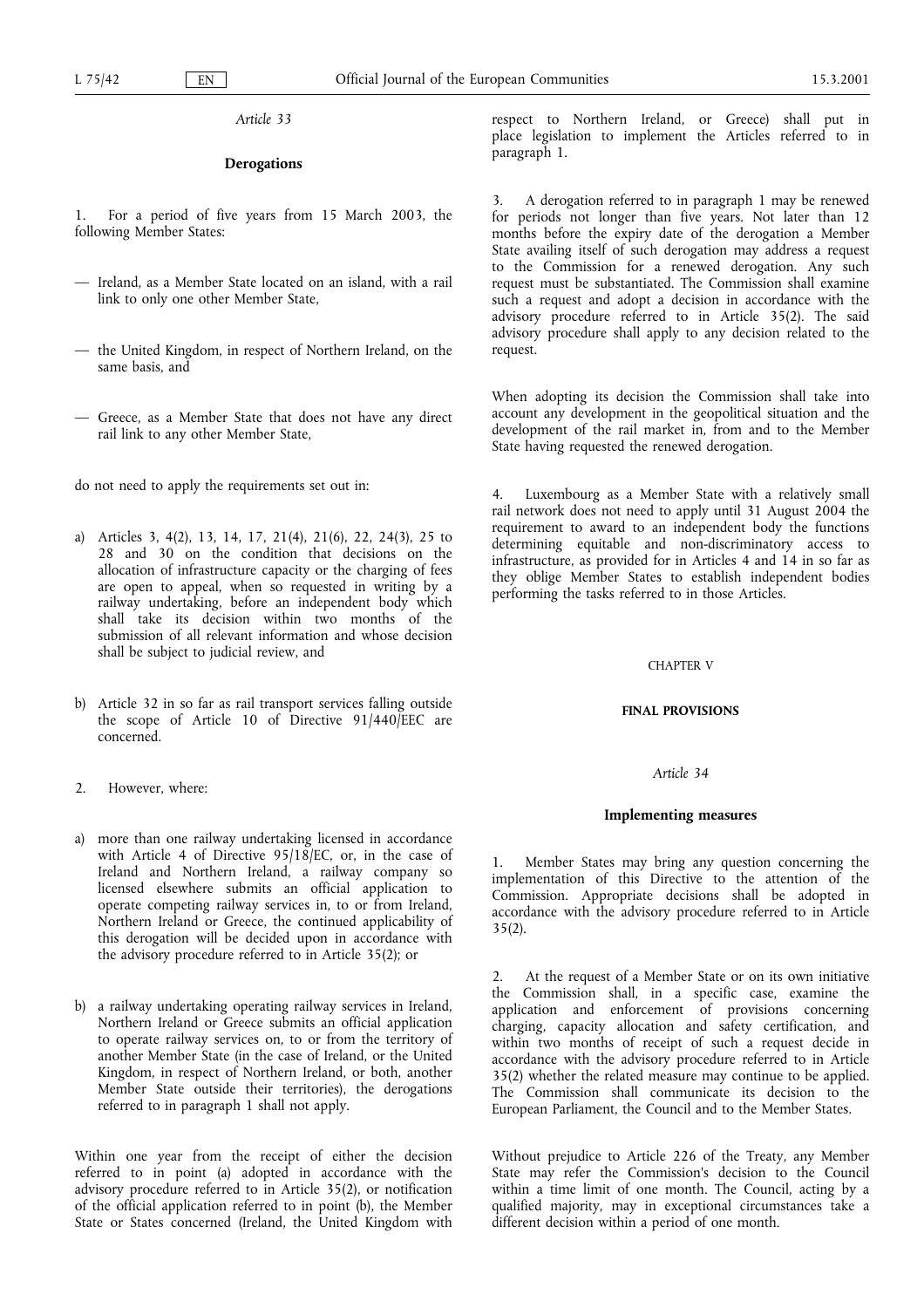3. The amendments necessary to adapt the Annexes shall be adopted in accordance with the regulatory procedure referred to in Article 35(3).

# Article 35

## Committee procedures

1. The Commission shall be assisted by a Committee.

2. Where reference is made to this paragraph, Articles 3 and 7 of Decision 1999/468/EC shall apply, having regard to the provisions of Article 8 thereof.

3. Where reference is made to this paragraph, Articles 5 and 7 of Decision 1999/468/EC shall apply, having regard to the provisions of Article 8 thereof.

The period laid down in Article 5(6) of Decision 1999/468/EC shall be set at three months.

4. The Committee shall adopt its rules of procedure.

# Article 37

# Repeals

Regulation (EEC) No 2830/77, Regulation (EEC) No 2183/78, Decision 82/529/EEC, Decision 83/418/EEC and Directive 95/19/EC are hereby repealed.

## Article 38

## Implementation

The Member States shall bring into force the laws, regulations and administrative provisions necessary to comply with this Directive by 15 March 2003. They shall forthwith inform the Commission thereof.

When Member States adopt those provisions, they shall contain a reference to this Directive or be accompanied by such reference on the occasion of their official publication. Member States shall determine how such reference is to be made.

#### Article 39

### Entry into force

This Directive shall enter into force on the date of its publication in the Official Journal of the European Communities.

### Article 40

#### Addressees

This Directive is addressed to the Member States.

Done at Brussels, 26 February 2001.

For the European Parliament The President N. FONTAINE For the Council The President A. LINDH

Article 36

Report

The Commission shall by 15 March 2005 submit to the European Parliament and to the Council a report on the implementation of this Directive, accompanied if necessary by proposals for further Community action.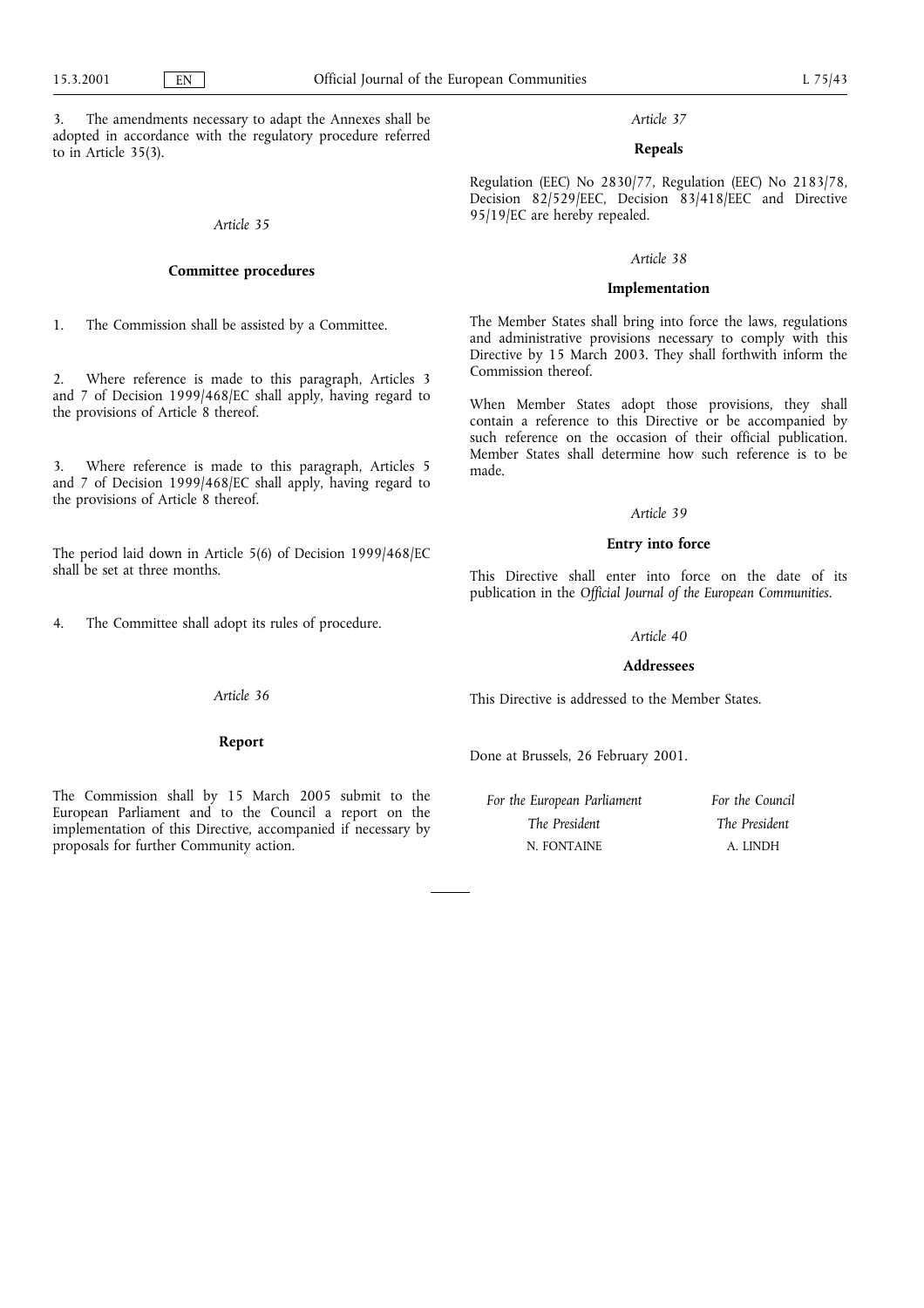## ANNEX I

#### Contents of the network statement

The network statement referred to in Article 3 shall contain the following information:

- 1. A section setting out the nature of the infrastructure which is available to railway undertakings and the conditions of access to it.
- 2. A section on charging principles and tariffs. This shall contain appropriate details of the charging scheme as well as sufficient information on charges that apply to the services listed in Annex II which are provided by only one supplier. It shall detail the methodology, rules and, where applicable, scales used for the application of Article 7(4) and (5) and Articles 8 and 9. It shall contain information on changes in charges already decided upon or foreseen.
- 3. A section on the principles and criteria for capacity allocation. This shall set out the general capacity characteristics of the infrastructure which is available to railway undertakings and any restrictions relating to its use, including likely capacity requirements for maintenance. It shall also specify the procedures and deadlines which relate to the capacity allocation process. It shall contain specific criteria which are employed during that process, in particular:
	- a) the procedures according to which applicants may request capacity from the infrastructure manager;
	- b) the requirements governing applicants;
	- c) the schedule for the application and allocation processes;
	- d) the principles governing the coordination process;
	- e) the procedures which shall be followed and criteria used where infrastructure is congested;
	- f) details of restrictions on the use of infrastructure;
	- g) any conditions by which account is taken of previous levels of utilisation of capacity in determining priorities for the allocation process.

It shall detail the measures taken to ensure the adequate treatment of freight services, international services and requests subject to the ad hoc procedure.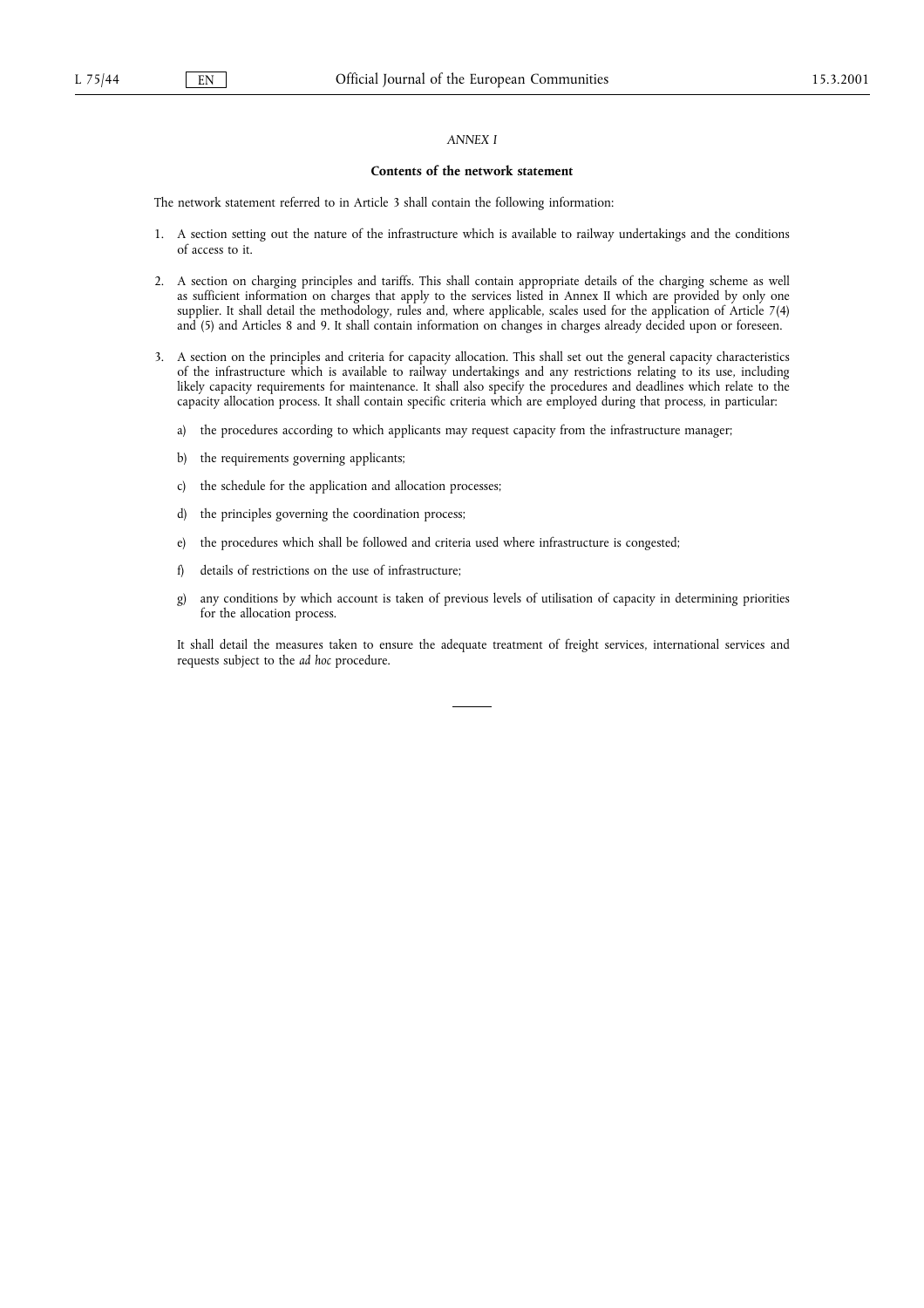# ANNEX II

## Services to be supplied to the railway undertakings

- 1. The minimum access package shall comprise:
	- a) handling of requests for infrastructure capacity;
	- b) the right to utilise capacity which is granted;
	- c) use of running track points and junctions;
	- d) train control including signalling, regulation, dispatching and the communication and provision of information on train movement;
	- e) all other information required to implement or operate the service for which capacity has been granted.
- 2. Track access to services facilities and supply of services shall comprise:
	- a) use of electrical supply equipment for traction current, where available;
	- b) refuelling facilities;
	- c) passenger stations, their buildings and other facilities;
	- d) freight terminals;
	- e) marshalling yards;
	- f) train formation facilities;
	- g) storage sidings;
	- h) maintenance and other technical facilities.
- 3. Additional services may comprise:
	- a) traction current;
	- b) pre-heating of passenger trains;
	- c) supply of fuel, shunting, and all other services provided at the access services facilities mentioned above;
	- d) tailor-made contracts for:
		- control of transport of dangerous goods,
		- assistance in running abnormal trains.
- 4. Ancillary services may comprise:
	- a) access to telecommunication network;
	- b) provision of supplementary information;
	- c) technical inspection of rolling stock.